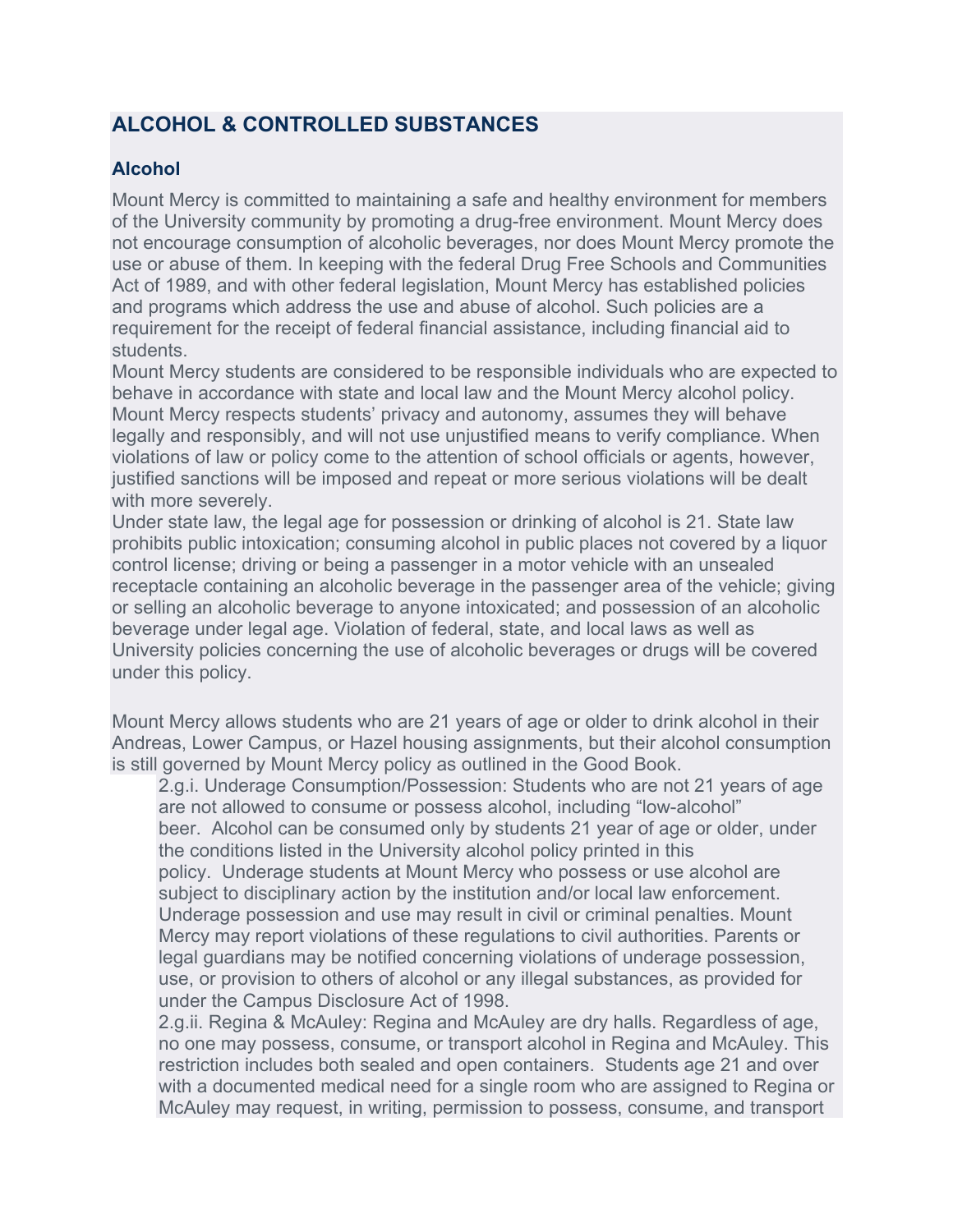alcohol into their room. Permission is not guaranteed. If permission is granted, the same standards as other rooms that are permitted to have alcohol will apply. 2.g.iii. Container Size: Multi-liter containers are not allowed on Mount Mercy property. Examples of multi-liter containers include but are not limited to kegs, pony kegs, and boxed wine.

2.g.iv. Public Consumption/Open Containers: Possession of or consumption from open containers is prohibited in public areas. For the purposes of alcohol policy enforcement, a room/ apartment/suite may be considered a public area if the door entering the room/ apartment/ suite is open. Alcohol beverage containers may not be used for decorative purposes by underage students. Open containers are defined as any alcohol container on which the seal has been broken or which cannot be enclosed, e.g. cups. Once the seal has been broken, a container is considered open even if the cap/cork/etc. has been replaced.

2.g.v. Excessive Consumption: Excessive alcohol consumption and/or the resulting irresponsible behavior are inconsistent with the goals and mission of Mount Mercy. Any/all individuals present during the following alcohol policy violations may be found guilty of a behavioral violation and subject to disciplinary action by Mount Mercy, regardless of age.

2.g.vi. Behavior that encourages excessive consumption: All drinking games (whether with alcoholic or non-alcoholic beverages) are prohibited in residential facilities.

2.g.vii. Alcohol Disposal: In the event that alcohol is consumed or possessed in violation of University policies, all alcohol containers will be emptied. The University may limit the number of persons in rooms, suites, or apartments for the purposes of safety and health of campus residents.

2.g.viii. Disruptive behavior: Students that are permitted to possess and consume alcohol on campus must do so in a respectful and responsible manner. Breaking any Student Code of Conduct policy while drinking alcohol will also result in a housing alcohol policy violation. As such, the privilege of possessing and consuming alcohol on campus may be revoked if this happens.

2.g.ix. Alcohol storage and consumption in Andreas, Lower Campus, and Hazel is restricted in certain cases.

- If any underage residents or guests are present, alcohol may not be visible or consumed.
- If any underage residents live in a suite/apartment/house, alcohol may not be consumed or stored in the common living areas at any time.
- If any room owner is not of legal age, alcohol cannot be stored or consumed in the bedroom at any time, regardless of whether or not the underage roommate is present.
- Occupants of a suite/apartment/house who are not of legal age may not enter any bedroom where alcohol is visible or being consumed.
- Alcohol containers are not allowed outside the resident areas, e.g. parking lots, hallways, or patios.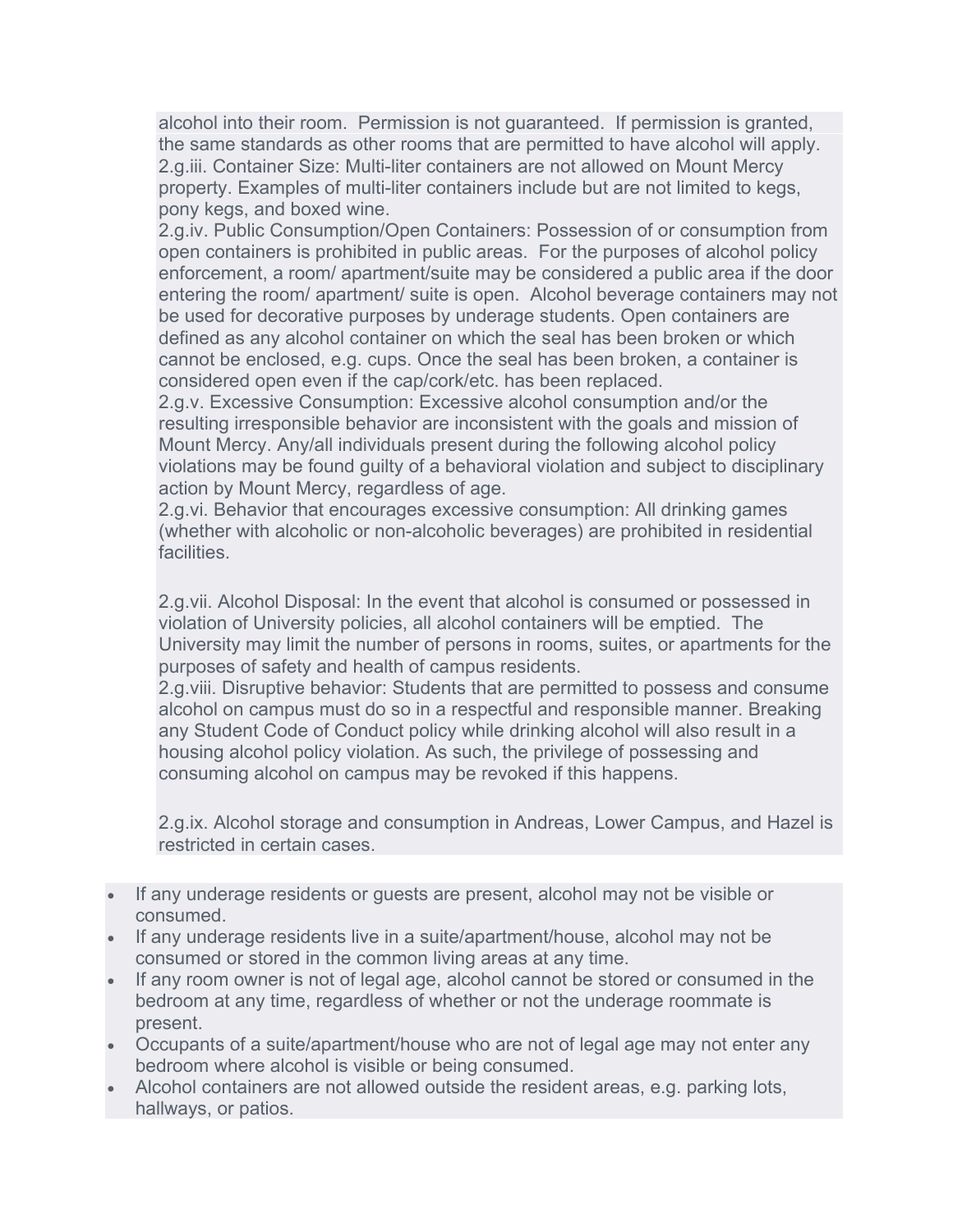- Hazel Houses: Patios or decks enclosed by screens are considered non-resident areas. Alcohol consumption and storage are not allowed on Hazel House patios or decks.
- Storage of alcohol containers cannot be visible from outside of the suite/apartment/house.

## **Andreas, Lower Campus, and Hazel Houses:**

- 1. In order to encourage a safe environment and mitigate risk, there may be no more than sixteen (16) people in an Andreas suite or nine (9) people in a Lower Campus apartment or Hazel House at any time.
- 2. Communities with All Residents Of Age: Alcohol may be possessed/consumed anywhere in the suite. While alcohol is being consumed, the number of alcohol containers (empty or not) may not exceed the number of people consuming alcohol. Empty containers must be properly disposed of prior to opening another container. When the alcohol is in the open and/or being consumed, everyone present must be of legal age. If a minor is present, everyone present at the time will be held to Mount Mercy alcohol policy. Alcohol consumption by residents (or guests) of age will be considered as a contributing factor if other violations are taking place.
- 3. Communities with Residents of Mixed Ages: If there are both of-age and underage people living in the same suite/apartment/house, roommate pairs who are both of legal drinking age may consume, possess, and store alcohol in their private bedroom only. While consuming alcohol, or while alcohol is visible, the bedroom door must remain shut. The number of open alcohol containers present (empty or not) may not exceed one container per individual of legal drinking age in the bedroom where alcohol is being consumed. Empty containers must be properly disposed of prior to opening another container.
- 4. Guests: Guests who are of legal age may be present when alcohol is beings consumed as long as the number of individuals in the suite, apartment, or house does not exceed the maximum limit (see 7.a. above).

B.2.x. Alcohol Usage at Off-Campus Events Sponsored by Student Clubs or Organizations. Mount Mercy discourages university clubs and organizations from hosting or sponsoring off campus events where alcohol is sold or served. If an organization chooses to host or sponsor an event where alcohol is sold or served, the following rules are to be observed:

- 1. Alcohol may only be served by a third-party vendor.
- 2. Alcohol can only be sold and served in a private room or designated area separate from the primary party, dance, or event. Those under the age of 21 are not permitted to enter this area.
- 3. Alcohol may not be brought out of the designated alcohol sales/consumption area. No Mount Mercy money may be used to purchase alcohol.
- 4. No club, student, or employee of Mount Mercy may receive any portion of the money made from the sale of alcohol at the event.
- 5. Alcohol may not be provided or distributed by student organizations or members of student organizations.
- 6. Nonalcoholic beverages must be available.